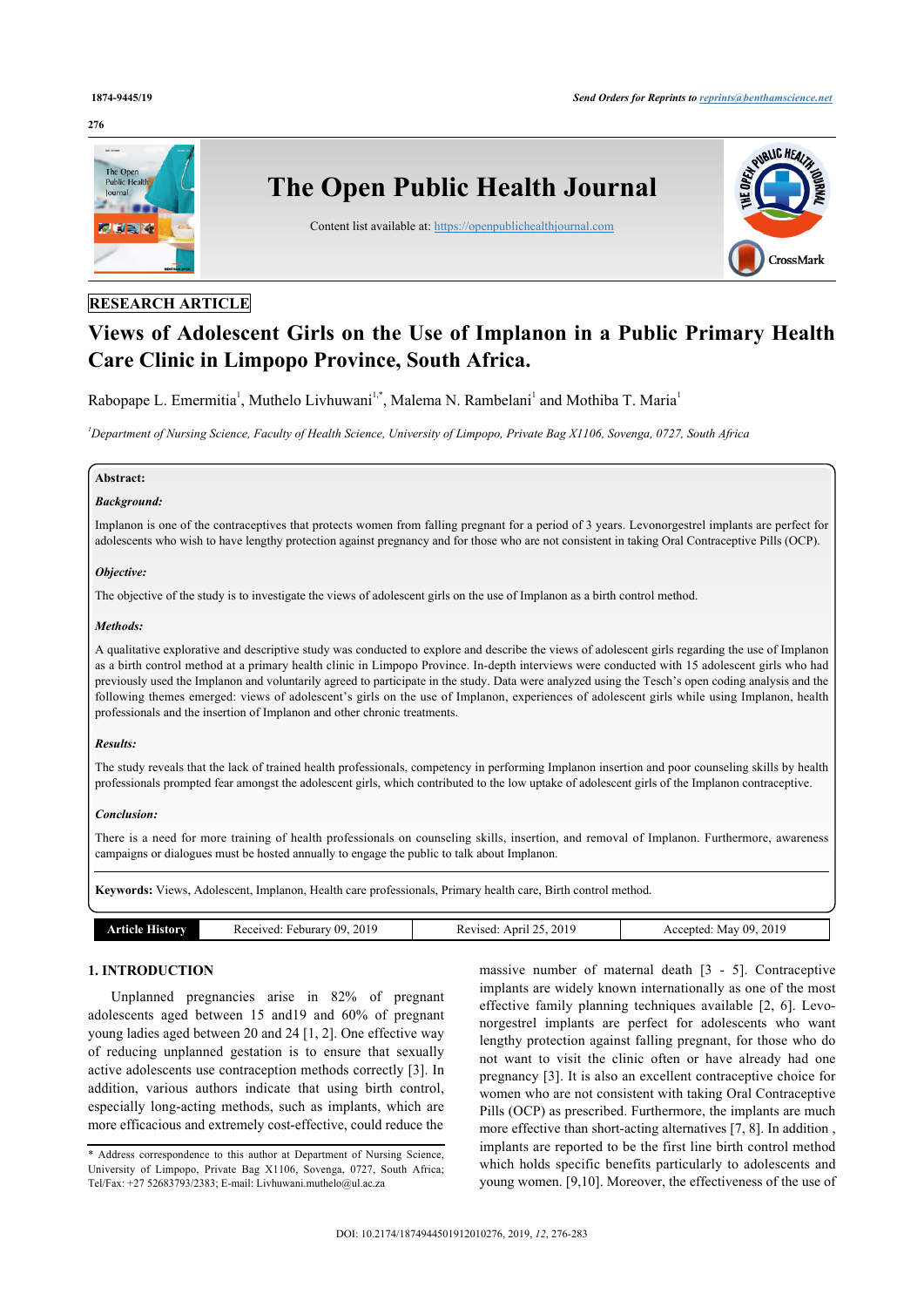condoms in conjunction with progestin implants must be emphasized, for protection against sexually transmitted infections [[11\]](#page-6-9).

In Africa and Europe, brief-time contraceptive period methods have been found to be the most common, whereas in Asia and north of the USA, long-term strategies, along with implants, Intrauterine Devices (IUCD) and permanent birth control are mostly used by women[[12](#page-6-10) - [14\]](#page-6-11). However, in India, where there are many disadvantaged young girls living in rural areas, access to effective medical methods of birth control, like Implanon, is difficult and, as a result, much less frequently used [[14\]](#page-6-11). In South Africa (SA), Implanon NXT was launched by the Minister of Health, Dr. A. Motswaledi, in Gauteng province in Johannesburg at the Ethafeni clinic in February 2014, aiming to reduce unplanned pregnancies and maternal deaths[[15](#page-6-12)]. Implanon has been available in all provinces and clinics since June 2014 and has an annual target of 320 000[[15\]](#page-6-12). Furthermore, in SA, Implanon is currently used to provide pregnancy prevention for three years. Research studies suggest that Implanon protection might be effective for five years, even in women with a high body mass index [[16](#page-6-13), [17\]](#page-6-14). Even though studies have proved the long-term protection, concern has grown about a sharp decline in the uptake of implants and the rise in the number of women returning for early removal of the implant, principally because of intolerance of the side effects [\[18](#page-6-15)]. In addition, a survey carried out by the Department of Health, Statistics South Africa disclosed that only a quarter of women of procreative age were using the implant by 2016 in all provinces, with the injectable contraceptive remaining the most common technique, accounting for 25% of contraceptive coverage [[19](#page-6-16), [20](#page-6-17)]. The low uptake in SA is influenced by the negative publicity received by the implant from the general public, health care staff and the media, especially with regard to its side effects [[20\]](#page-6-17). This question is whether the implant is the most fitting and sustainable contraceptive method in South Africa. On the contrary in other countries like Kenya, there is a high uptake of contraceptives implants immediately after delivery by HIV-Infected and uninfected women. [[21\]](#page-6-18).

Vaginal bleeding is reported as the main reason for the early removal of the implant[[22](#page-6-19) - [24\]](#page-6-20). Other major shortcomings include headaches and difficulty in the removal of the implant[[22](#page-6-19), [25\]](#page-6-21). Based on the analysis of 11 international clinical trials, a total discontinuation rate of 32.7% was reported in a period of five years [\[26](#page-6-22)]. Furthermore, 64% of implants were removed because of abnormal/ unpredictable bleeding [[27](#page-6-23), [28](#page-6-24)]. In Nigeria, Implanon was also discontinued due to menstrual abnormalities [\[29\]](#page-6-25). Only a few studies examined the continuation rates of the contraceptive implant. In the UK, studies report continuation rates of the implant of between 67% and 78% [[27](#page-6-23)]. In Australia, over 200 reports of unintended pregnancies associated with Implanon, occurred during the first three years' post-marketing [\[28\]](#page-6-24). In South Africa, the rate of removal of Implanon NXT was 90% in 2017 and it was due to the side effects especially bleeding and headache [[18\]](#page-6-15). The aim of the current study is to determine the views of adolescent girls regarding the use of Implanon as a birth control method, to understand the reason for the low uptake of Implanon at a primary health care clinic in Limpopo Province.

## **2. MATERIALS AND METHODS**

## **2.1. Study Design**

A qualitative, explorative, descriptive and contextual research design was used to conduct the study. Through explorative design, the researcher was able to explore the views of adolescent girls regarding the use of Implanon as a birth control method. A descriptive design assisted the participants to describe their views about the use of Implanon as a birth control method based on their experiences and culture, in their own settings. One central question was asked: "What are your views regarding the use of Implanon as a birth control method?" This was followed by questions, which emerged from the discussion, and the questions from the interview guide. Participants expressed their views, which are reflected in words, and quotations used to emphasize various aspects that they described.

#### **2.2. Study Setting**

The study was conducted at a primary health care clinic in the Mopani District, Limpopo Province. The clinic is found in the Greater Letaba municipality, Mopani District, Limpopo Province. It is 35 km from Tzaneen and 10km from the Kgapane Hospital. It serves 8 villages.

## **2.3. Population and Sampling**

The study population includes all adolescent girls aged between 17 and 24 wanting Implanon as a contraceptive method, as well as those who had the Implanon implant removed earlier than the anticipated period of 3 years. In addition, adolescent girls who were sexually active and who wished to insert Implanon but were afraid were part of the target population. Non-probability purposive sampling was used to select the participants from the Bolobedu clinic who met the criteria. The study sample size was determined by the information from the participants collected during one-on-one interviews.

#### **2.4. Data Collection**

Semi-structured, one-on-one interviews, using an interview guide were used to collect data. Semi-structured, one-on-one interviews encouraged the participants to provide information about their views on the use of Implanon and to respond to probes. To accommodate those who cannot speak or understand English, the interview questions were translated from English to Sepedi. Data were audio recorded, field notes and observations were made. Paraphrasing and probe follow-up questions were asked to facilitate and explore the discussions. Data were collected over a period of two weeks and data saturation was reached with participant number 15. Data saturation is when during data collection no new information is emerging [\[29,](#page-6-25) [30\]](#page-6-26). Data were subsequently transcribed. Documented information was linked with the transcribed data to avoid errors.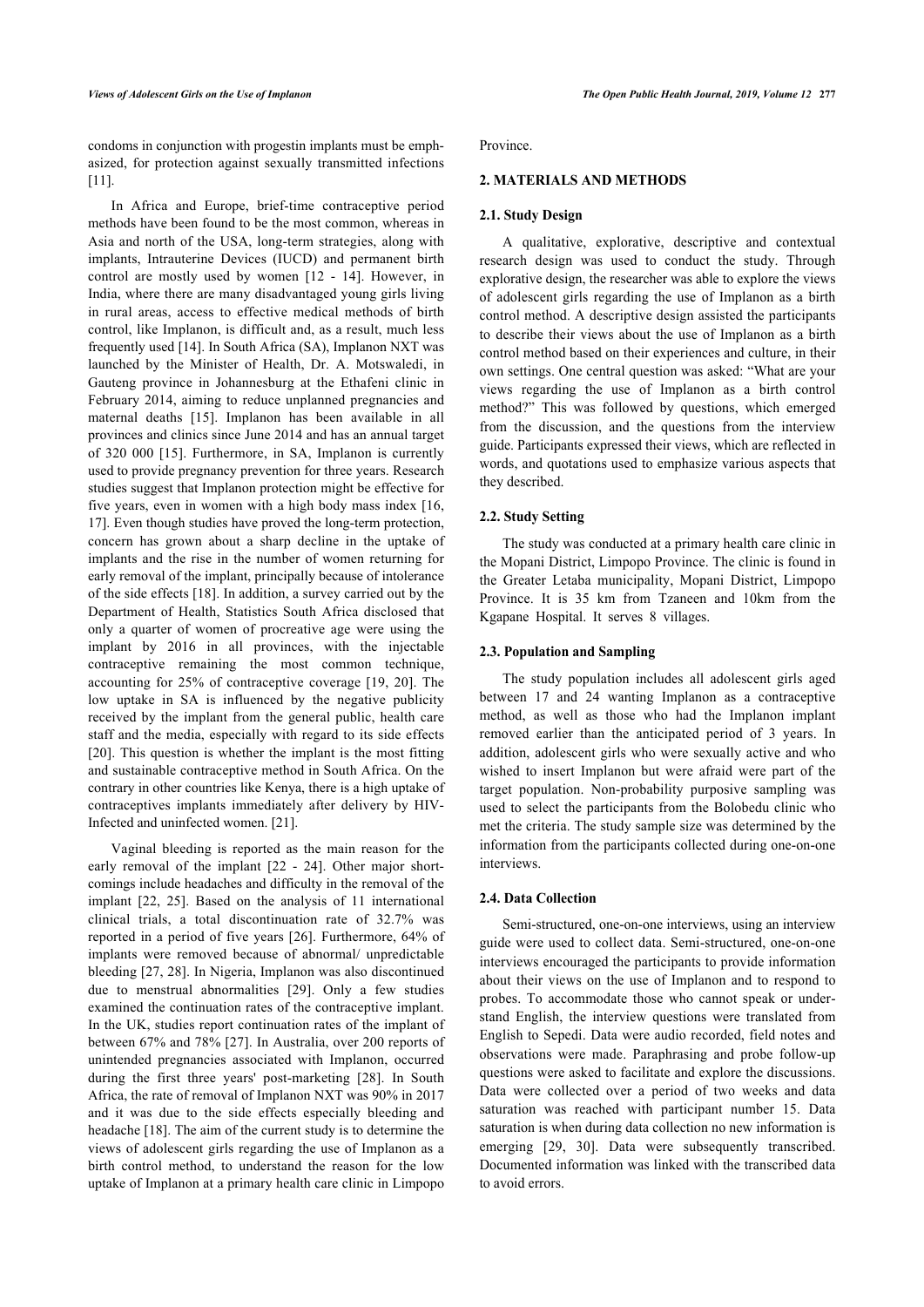#### **2.5. Data Analysis**

Data were analyzed using Tesch's open coding analysis [[31\]](#page-6-27). It involves reading through the transcriptions of each interview to get the meaning, grouping similar topics together, categorizing and summarising the data and describing them in meaningful terms until the themes and sub-themes emerged.

## **2.6. Trustworthiness**

Trustworthiness was ensured through the following: credibility, transferability, conformability, dependability. Credibility was ensured through prolonged engagement in the study field in order to capture the realities [[31\]](#page-6-27). Dependability, which refers to the consistency of the research findings in qualitative research, was ensured by describing the research method used in the study [\[31\]](#page-6-27). Transferability, which refers to whether the findings of the research can be transferred from one specific situation to others, was ensured by using a purposive sampling technique[[31\]](#page-6-27). To ensure conformability, copies of the verbatim scripts, field notes, and protocol were sent to an independent coder for analysis.

## **3. RESULTS**

Themes and sub-themes in Table [1](#page-2-0) reflect the views of adolescent girls on the use of Implanon.

<span id="page-2-0"></span>**Table 1. A summary of the themes and sub-themes that reflect the views of adolescent girls on the use of Implanon**

| <b>Themes</b>                                                                        | <b>Sub-themes</b>                                                                                                                                                                                                                                                                                                                         |  |
|--------------------------------------------------------------------------------------|-------------------------------------------------------------------------------------------------------------------------------------------------------------------------------------------------------------------------------------------------------------------------------------------------------------------------------------------|--|
| girls of the use of Implanon. to Implanon.                                           | 1. Experiences of adolescent 1.1. Knowledge versus myths related<br>1.2. Description of the perceived<br>benefits of Implanon.<br>1.3. An outline of Girls fears and<br>reasons for early removal of the<br>Implanon implant<br>1.4. The description of Implanon and<br>(Antiretroviral) ARV's result in drug<br>interaction side-effects |  |
| professionals and parents in to Implanon<br>relation to the insertion of<br>Implanon | 2. Facts related to health 2.1. Lack of proper counseling prior<br>Insertion.<br>2.2. Training of nurses on the<br>insertion and removal of Implanon.<br>2.3. Health professionals and parents<br>blamed for early removal of<br>Implanon.                                                                                                |  |

## *Theme1: Experiences of Adolescent Girls of the use of Implanon*

From the transcription and analysis of the interviews, it became clear that there is a number of experiences faced by adolescent girls during the use of Implanon.

## *Sub-theme: 1.1 Knowledge Versus myths Related to Implanon*

The following reflections indicate that some participants knew little about Implanon and that they needed an explanation on the way Implanon works. The following extracts from the participants support the statement above:

A participant asked: "*What is Implanon? Is it a needle or something that they put in the arm? Oh, I see, I heard that is not good at all, most of the people will tell you if it can be lost inside your body. I will never use it because I do not want problems.* "

Another participant said, "*Yes I know Implanon, that birth control that protects for 3 years but I will never advise anyone to use it because I heard that is bad and me too I will never use it, even if the sun can rise where the sunset I will never.*"

## *Sub-theme 1.2: Description of the Perceived Benefits of Implanon*

Those who inserted Implanon seem to enjoy it as they no longer had to visit the clinic frequently and they could plan for their future because it protected them from falling pregnant for up to 3 years. They thought it was good to use Implanon because it meant that, as young girls, they could complete school. They also realized that it could reduce teenage pregnancies.

Participants said: "*For me, Implanon it works good, it has reduced my time to go to the clinic often and plus I was forgetting the return date*."

Another participant on Implanon, and with 2 children, aged 1 and 3, said: "*Implanon is a way for people like us who has a lot of children at a young age, it will help us to plan for our future."*

Further, another participant answered: "*Implanon is good because we will be able to complete school without having a baby. If you know what you want in life Implanon is the way.*"

## *Sub-theme: 1.3 An outline of Girls' Fears and Reasons for Early Removal of Implanon*

Most of the girls were afraid of having Implanon inserted because they were afraid that it might get lost in their bodies or that it might damage their arms. In addition, there are rumors that Implanon that you can fall pregnant while on Implanon and that the arm fitted with Implanon will swell when doing house chores. Moreover, those who had the Implanon removed early also specified that fear and irregular menses, weight loss, severe headaches, and weight gain were reasons for early removal.

One participant said: "*Joh, I removed Implanon because I could feel in my arm that it was broken into two pieces and I was afraid that it will no longer work properly."*

Another participant said: *"I removed Implanon because I was seeing periods always, and I also gained a lot of weight, joh, it was making me have a headache."*

Another participant added: *"I regret using Implanon look at me, how I am since I started using this thing I lost weight and I am becoming like a living ghost and I always see my periods even when it was not due, I hate that so-called Implanon."*

## *Sub-theme 1.4: Description of Implanon and ARV (Antiretroviral) is Resulting in Drug Interaction Side Effects*

The findings indicate that there are some are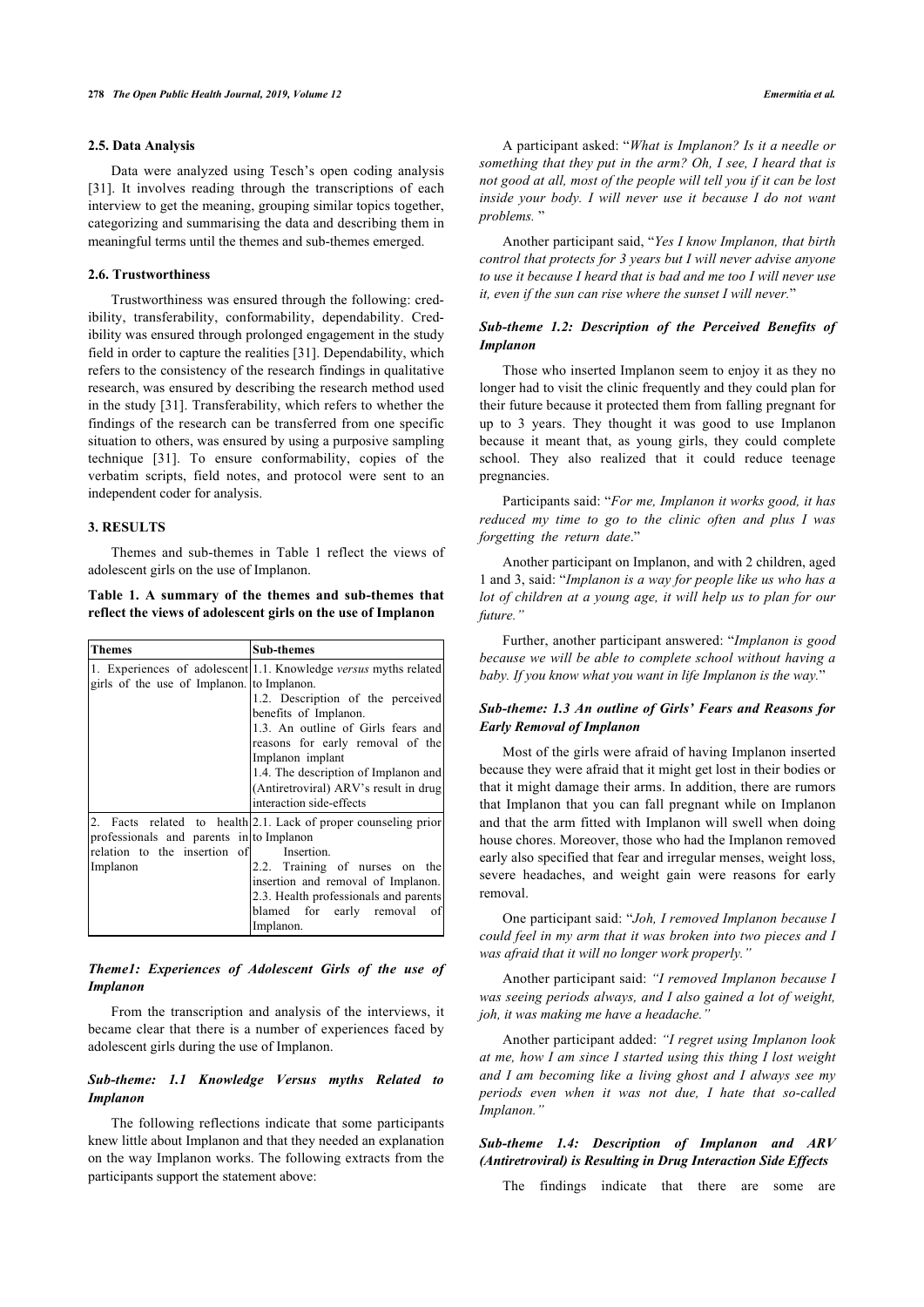disappointments because Implanon does not accommodate those who are on ARV's. There is also an incidence of pregnancy reported by one of the participants on ARV's and using Implanon. This is one of the reasons many young girls are afraid to insert Implanon.

To quote a participant: "*Am very much disappointed in Implanon, I inserted it with love but after some weeks of insertion we were called back to the clinic and I was told that because am on ARV's I should use a condom consistently if I don't, I have to go to the hospital to be inserted something called IUD which I don't even know about, I can't imagine the pain of removing Implanon and the pain of inserting another device again."*

Another participant said: "I *want to insert Implanon but the problem is that am taking fixed-dose combination antiretroviral, am afraid I will fall pregnant because I was told that if you are on ARV you cannot choose Implanon for contraceptive*."

## *Theme 2: Facts Related to Health Professionals and Parents in Relation to the Insertion of Implanon*

From the transcription and analysis of the interviews, it became clear that there are a variety of experiences faced by adolescent girls during the use of Implanon.

## *Sub-theme 2.1: Lack of Proper Counseling Prior to Implanon Insertion*

The study findings reveal that counselling prior to the insertion of Implanon seems to be poor.

A participant said:" Girls who removed Implanon before 3 years did not get full information on the first day on how the Implanon works and what will happen later."

Another participant added: "If I was informed well about this Implanon I couldn't have agreed when the nurses advised me to insert. Before I removed the Implanon I used to bleed almost every week and I couldn't even have sex with my partner."

## *Sub-theme 2.2: Training of Nurses on the Insertion and Removal of Implanon*

Poor quality training of nurses on the insertion and removal of Implanon plays a role in the low uptake of Implanon insertion. Some participants reported that they wanted to insert Implanon but every time when they went to the clinic the nurses said, they were not trained to insert it.

One participant says: "*It's not like I don't want to use Implanon, I went to the clinic several times but some nurses said that they are not trained to insert so they don't want to do mistakes."*

Many participants who had had Implanon inserted wanted to have it removed but nurses refused to remove it, saying that they were not trained in its removal.

One participant is quoted, saying: *"This thing is not working mmhhm nurses should just stop inserting because they are still coming to remove before 3 years, there are problems here especially with nurses, I don't think they know how to*

*insert the Implanon."*

Another young girl added: "*This Implanon is not working they must just stop it because sometimes nurses in this clinic refuse to assist us they will tell you that they don't know how to insert the Implanon."*

## *Sub-theme 2.3: Health Professionals and Parents Blamed for Early Removal of Implanon*

The findings reveal that teenagers do not have a choice of the type of contraception they want to use. Health professionals and parents play a role in the removal of Implanon and some participants had it removed because they were forced to insert Implanon by their parents.

To quote one participant: *"I didn't want Implanon I inserted it because my mother forced me to used it, mmhhm so I used it to please my mom and then I went back to remove it without her knowing."*

Additionally, another participant said: "N*urses should just stop choosing contraceptives for us. I was told that as the quote, "I am inserting you Implanon you are still young and I want you to finish school." So I didn't have a chance to say no because she was going to say am disrespecting her."*

## **4. DISCUSSION**

The discussion based on the findings of the study is centered on the following four themes:

#### **4.1. Experiences of Adolescent Girls of the Use of Implanon**

The study reveals that adolescents experience several side effects when they are on Implanon. These include weight gain, irregular menses, and some complains of weight loss. The study also found that the side effects differ from individual to individual, with irregular bleeding being the most common side effect mentioned. These findings are supported by different studies, which report that most women discontinued Implanon because of emotional liability, weight gain, depression, acne. However, while some discontinue Implanon because of the side effects, some discontinued for no apparent reason [[32](#page-6-28) - [34](#page-6-29)]. Lack of effective treatment of irregular bleeding has been outlined as the primary justification for the early removal of Implanon amongst adolescents[[35](#page-6-30)]. Nevertheless, the study carried out by Patel indicates that girls who experience hemorrhage patterns discontinue the implant partly because they were not properly counselled prior to and post insertion [[35\]](#page-6-30).

The study also reveals the knowledge gap about Implanon and how it works. Moreover, the lack of knowledge contributes to the low uptake of adolescent girls of Implanon. The study of Elsenburg *et al.* reveals that women using short-acting contraceptives, such as pills, knew little about the use and effectiveness of the long-acting contraceptives [\[36\]](#page-6-31). In contrast, some adolescents knew about the use of Implanon. They describe Implanon as one of the most effective contraception methods as it means that they do not have to visit clinics frequently because it protects them from falling pregnant for up to 3 years. Additionally, they said Implanon enables them to plan for their future and finish their schooling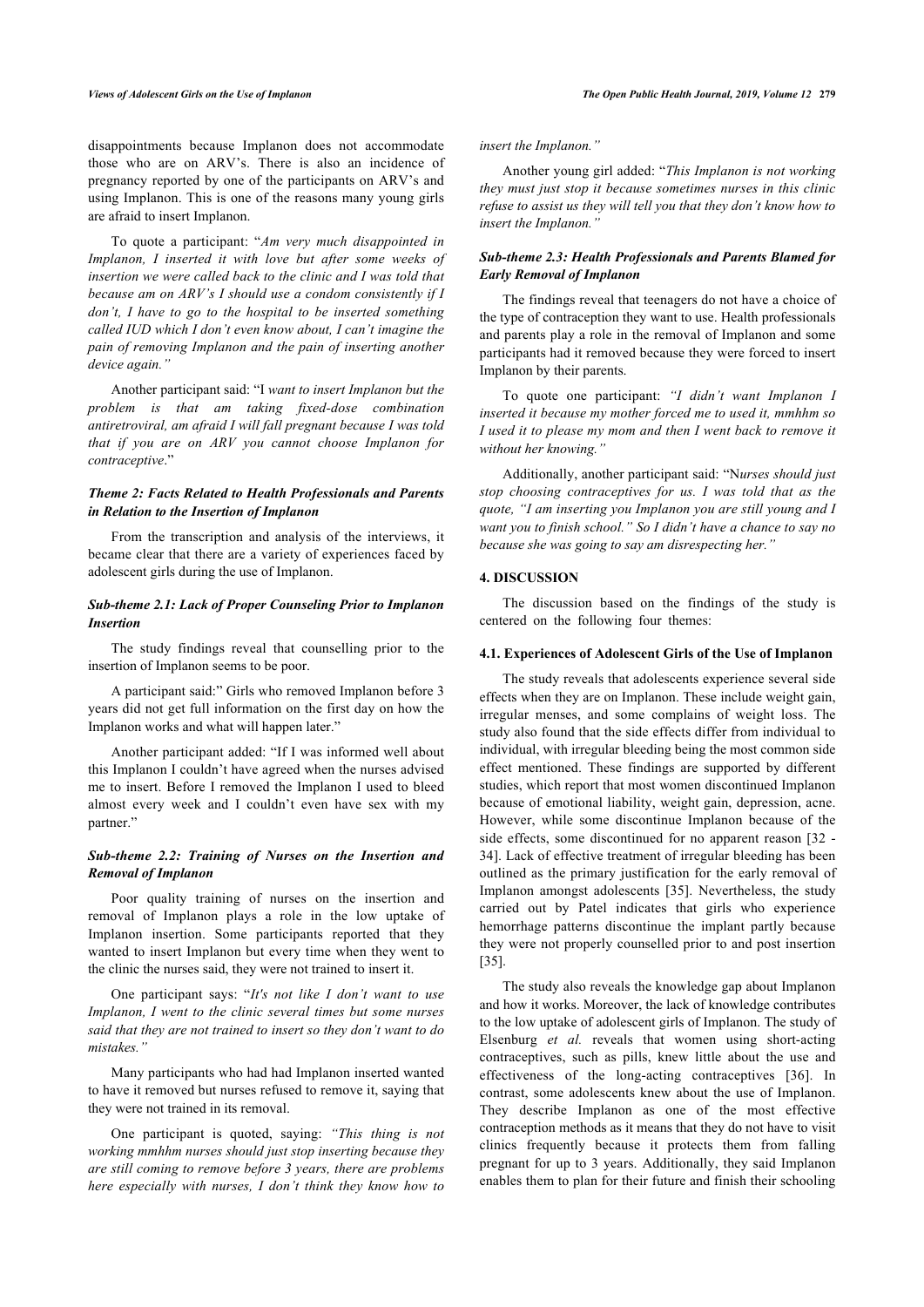without worrying about an unplanned pregnancy. Similar results in a literature review study reveal that women like the implant as it has long-term benefits for family planning for them as individuals and their families [\[37](#page-6-32)].

The adolescent girls who might like to use Implanon were afraid because of the myths and the presumed experiences of the previous users. They alleged that they had heard that Implanon might get lost in their bodies which might result in an unplanned pregnancy, regarding and that the arm might swell while doing household chores. Similar to the current findings, previous studies also reveal that there are rumors and misconceptions specifically on the side-effects and effectiveness of Implanon in preventing pregnancy [\[38](#page-6-33) - [42\]](#page-7-0) Merck, the manufacturer of Nexplanon, notes that reported pregnancies amongst implant users have been primarily due to unrecognized pregnancies at the time of insertion or failure to insert the device properly [\[35](#page-6-30)]. In a similar context to this study, an informal investigation conducted by the Bhekisisa Centre for Health Journalism in SA, Mpumalanga reports that it was rumoured that poor outcomes of the use of Implanon could also be because of poor training of nurses, which has led to severe reactions of girls using new contraceptive devices [\[43](#page-7-1),[44\]](#page-7-2). Furthermore, it also documents that in Mpumalanga Vukuzahke clinic nurses are no longer inserting Implanon but only removing them[[45\]](#page-7-3). Consequently, the reported pregnancies could be associated with the following factors, which might contraindicate Implanon use: epilepsy, infectious diseases, such as pulmonary tuberculosis, antiretroviral medication, poor screening and different lifestyle factors like abuse and alcohol consumption [\[46](#page-7-4)].

Participants on ARV's were disappointed because health professionals informed them that the Implanon would not suit them. One participant also believed she had conceived a few weeks after the insertion of Implanon because of the use of ARVs. According to the clinical guidelines in South Africa, Implanon is a progestogen that has several interactions with certain drugs especially in women who are HIV positive. Although the use of condoms is crucial, antiretroviral therapy can lead to drug interactions and modify the efficacy of hormonal contraception. Implants should be used with caution in patients on Efavirenz [\[47](#page-7-5)]. Research in South Africa confirms that nurses have strong preferences about the methods that are appropriate for women, especially those who are HIVpositive, unmarried, and/ or young [\[48,](#page-7-6) [49](#page-7-7)]. However, in the study carried out on the interactions between hormonal contraception and antiretroviral therapy, even though there were several case reports of contraceptive disappointments from women taking Efavirenz, there were no actual data indicating low efficacy of the implant while co-administrated with HAART [\[50\]](#page-7-8). Furthermore, it was recommended that pending the proven data for a good understanding of the interaction of medications. Implanon should remain accessible to women living with HIV. Health care professionals should counsel HIV-positive women wishing to use Implanon as a contraceptive about the importance of dual contraception [[51](#page-7-9), [52\]](#page-7-10). In contrast, in Kenya, information from roughly 25 000 HIV-positive women using the implant and EFV primarily based ART had three times the possibility of becoming pregnant than women using nevirapine-based ART[[44\]](#page-7-2).

Authors in combined information from seven African countries who found minimized effectiveness among women using EFVbased ART and the implant [\[53](#page-7-11)] have supported this.

## **4.2. Factors Related to Health Professionals and Parents in Relation to the Insertion of Implanon**

The study results indicate that adolescents experience challenges concerning informed consent and confidentiality from health care professionals. This was evidenced by adolescent girls who stated that they did not have freedom of choice as to the kind of contraception method they wanted to use. They stated that their parents and health care professionals were the ones who chose contraceptives for them. In South Africa, the Children's Act [[54\]](#page-7-12) outlines that contraception may be supplied to children on request, without parent permission; from the age of 12 and further that, they are also entitled to confidentiality. Adolescents should utilize contraceptive implants confidentially to prevent parental interference and to improve adherence rates [\[55](#page-7-13), [56\]](#page-7-14).

The world movement that supports the rights of women and girls to choose freely for themselves about how many children they want to have, states that it is of great importance to defending the human rights for women and girls[[57](#page-7-15)]. Additionally, the movement further emphasizes that there should be policies and mechanisms to confirm informed selection from a broad range of high quality, safe, effective, acceptable and reasonable contraceptive methods; fairness and the assurance that women and girls are enlightened and not coerced in any way [\[58](#page-7-16)]. However, arguments have been raised that young girls are still growing and developing and may not really be able to know clearly and make educated calls about something as important as contraception. They may also be unaware of the potential consequences of their actions. They should be able to debate the issue in an honest way with a parent before making a decision [[59\]](#page-7-17).

Poor quality training of nurses on the insertion and removal of Implanon plays a role in the low uptake of Implanon insertion. Participants reported that they did want to have Implanon inserted but every time when they went to the clinic health care professionals turned them away saying they were not trained to insert Implanon. In a qualitative study on understanding the low uptake of long-acting reversible contraception by young women in Australia, it was found that health care professionals had difficulty in accessing long-acting reversible training and, for those who received training, there was little support or follow-up. This made it difficult for them to maintain competency in inserting the long-acting reversible contraception [[60\]](#page-7-18). In South Africa, the Deputy Director of the Department of Health has openly admitted that Implanon education provided to the health professionals might not be adequate, resulting in counselling services which might not be up to standard [\[45](#page-7-3)].

Adolescent girls who removed the Implanon before 3 years indicated that if they had given insertion proper consideration beforehand, they would have opted for other contraceptives. The results are in line with the study, which was conducted in the rural area of Tigray Region, Northern Ethiopia, exploring the prevalence and predictors of Implanon utilization among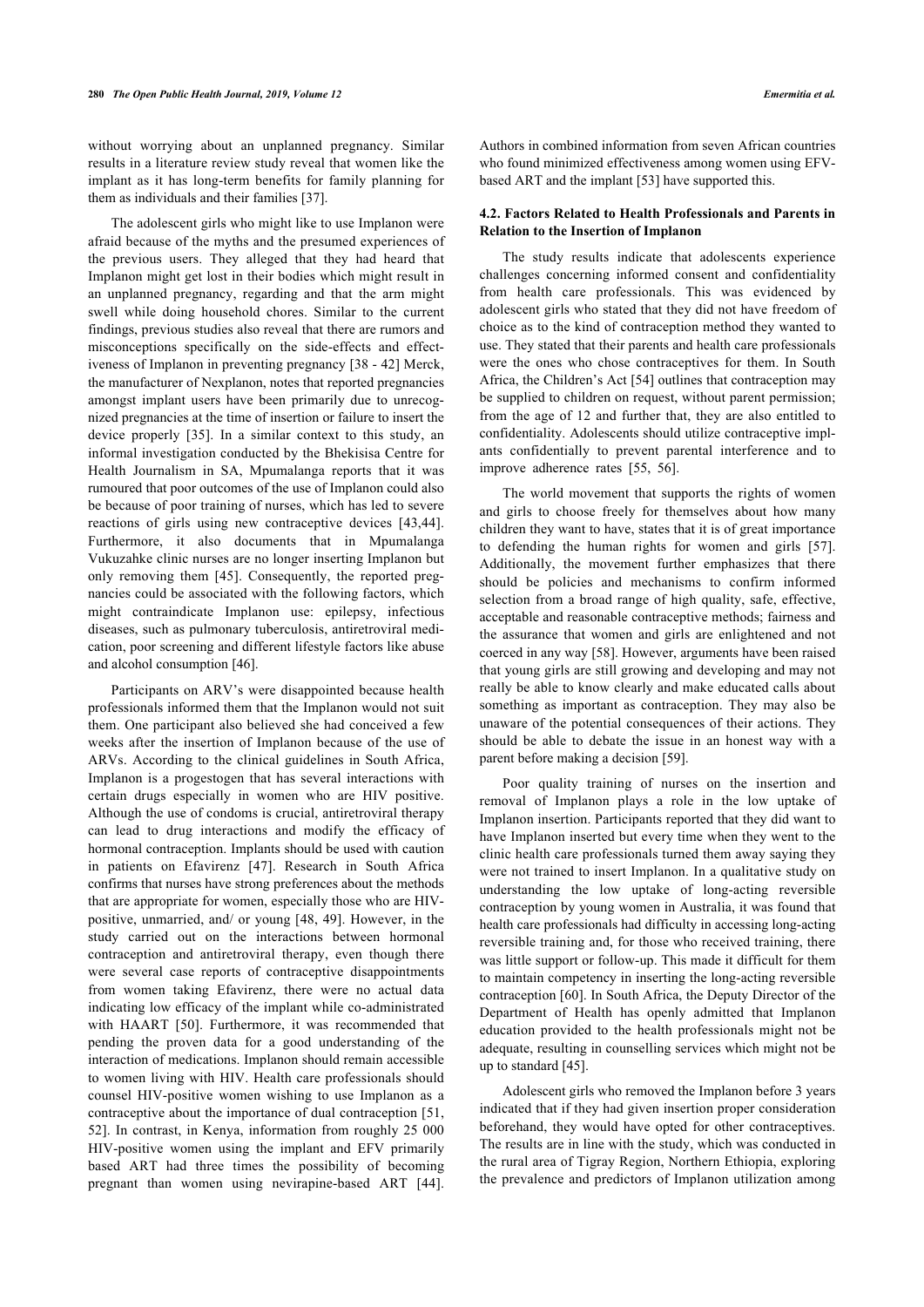women of reproductive age. The study discovered that most women had inappropriate information about Implanon and recommend that well-being extension workers and other health professionals should offer proper counseling and education about Implanon and other contraceptives [\[52](#page-7-10)]. A previous literature review study on the barriers to fertility regulation report that misinformation about contraceptive methods, health issues, language challenges, and health care provider biases are the most common barriers to the initial uptake of Implanon [[61\]](#page-7-19). The SA contraception and fertility planning policy and services outline that women ought to have access to "accurate, unbiased information concerning all offered methods of contraception so that they can make informed decisions subject to meeting relevant medical eligibility criteria and availability [[62\]](#page-7-20). It is extremely important that adolescents in search of contraception are given all of the relevant facts prior to the insertion of an implant, and also that health professionals consider their approach and the environment in which counselling is provided[[57](#page-7-15)]. Furthermore, rich and relevant information will enable clients the time to independently study and reflect on whether or not they wish the implant to be inserted [\[57](#page-7-15), [63](#page-7-21)]. Considering the high usage of technology of adolescents [\[64](#page-7-22) - [66](#page-7-23)] it has been documented that health care professionals should consider the use of novel approaches and technologies such as interactive, internet-based sources of information, text message reminders for renewal as well as pamphlets for improving women's understanding on how various methods work. This might improve the method uptake and continue to improve knowledge and compliance.

Of note, a study across many Sub-Saharan African countries emphasizes the importance of competency-based coaching on Implanon. The content should include the side effects, management, and regular necessary refresher courses and mentorship should be considered [[67\]](#page-7-24). Further, it has been documented that these efforts would boost the self-confidence of health professional in the insertion and removal of implants. Furthermore, during follow-up training, it was observed that none of the trained health professionals refused to remove the implants [[68,](#page-7-25) [69](#page-7-7)].

## **CONCLUSION**

Protecting teens' confidentiality is essential because existing fears around parental disclosure may act as a barrier to reproductive health care. There is still a huge knowledge gap in the understanding of Implanon and its advantages and disadvantages. A lack of sufficiently trained health professionals also has a role to play in the low uptake of adolescent girls of the Implanon contraceptive. Incompetence in performing Implanon insertion and in counseling skills was also identified as one of the causes of fear and complications, such as unwanted pregnancies. There is a need for more training of the health care professionals on the insertion and removal of Implanon and in counseling skills. Follow-up training should also be offered to assess the competence of health care professionals. Health education by health professionals should be intensified, especially on initial visits for family planning. Adequate Information Education Communication (IEC) materials should be issued to clients to help disseminate information on the use of Implanon. The dissemination should

be sustained and the information must be in the language the clients understand. Adolescent contraceptive counseling may require attention because of the unique concerns of adolescents about informed consent, confidentiality, and parental involvement. During counseling, health care professionals should include preventive guidance for adolescents and their parents or guardians, concerning potential menstrual changes, adverse effects, as well as non-contraceptive effects, such as management of irregular or abnormal uterine bleeding and the treatment of dysmenorrhea[[70\]](#page-7-8). Awareness campaigns or dialogues must be hosted annually to engage the public in talking about Implanon. Furthermore, there is a need for evaluation of the effective usage of Implanon by the Department of Health in South Africa. The effectiveness of the use of Implanon by HIV positive women needs to be further explored and clear guidelines should be provided. Importantly, double protection should be emphasized by using Implanon and condoms to protect against sexually transmitted infections and pregnancy.

## **ETHICAL APPROVAL AND CONSENT TO PARTICIPATE**

Ethical clearance was obtained from the Turfloop Research and Ethics Committee (TREC/80/2015: PG) and from the Limpopo Provincial Department of Health, Polokwane (Ref 4/2/2).

## **HUMAN RIGHTS AND ANIMAL RIGHTS**

No animals were used in this research. All human research procedures followed were in accordance with the ethical standards of the committee responsible for human experimentation (University of Limpopo and National Standards).

## **CONSENT FOR PUBLICATION**

The researchers obtained informed consent, in writing, from participants before conducting the semi-structured interview sessions. The participants were also informed that the results will be published and that their identity will be protected.

## **AVAILABILITY OF DATA AND MATERIALS**

The data sets used during this study are available on request for the readers from the corresponding authors.

## **FUNDING**

#### None.

#### **CONFLICT OF INTEREST**

The authors declare no conflict of interest, financial or otherwise.

## **ACKNOWLEDGEMENTS**

The authors would like to thank all the participants for their participation in the study, as well as the Department of Health, Limpopo Province for allowing the researchers to conduct the study.

Rabopape LE is responsible for the conceptualization of the research study, data collection, design, analysis and finalization of the article; Malema RN, supervised the research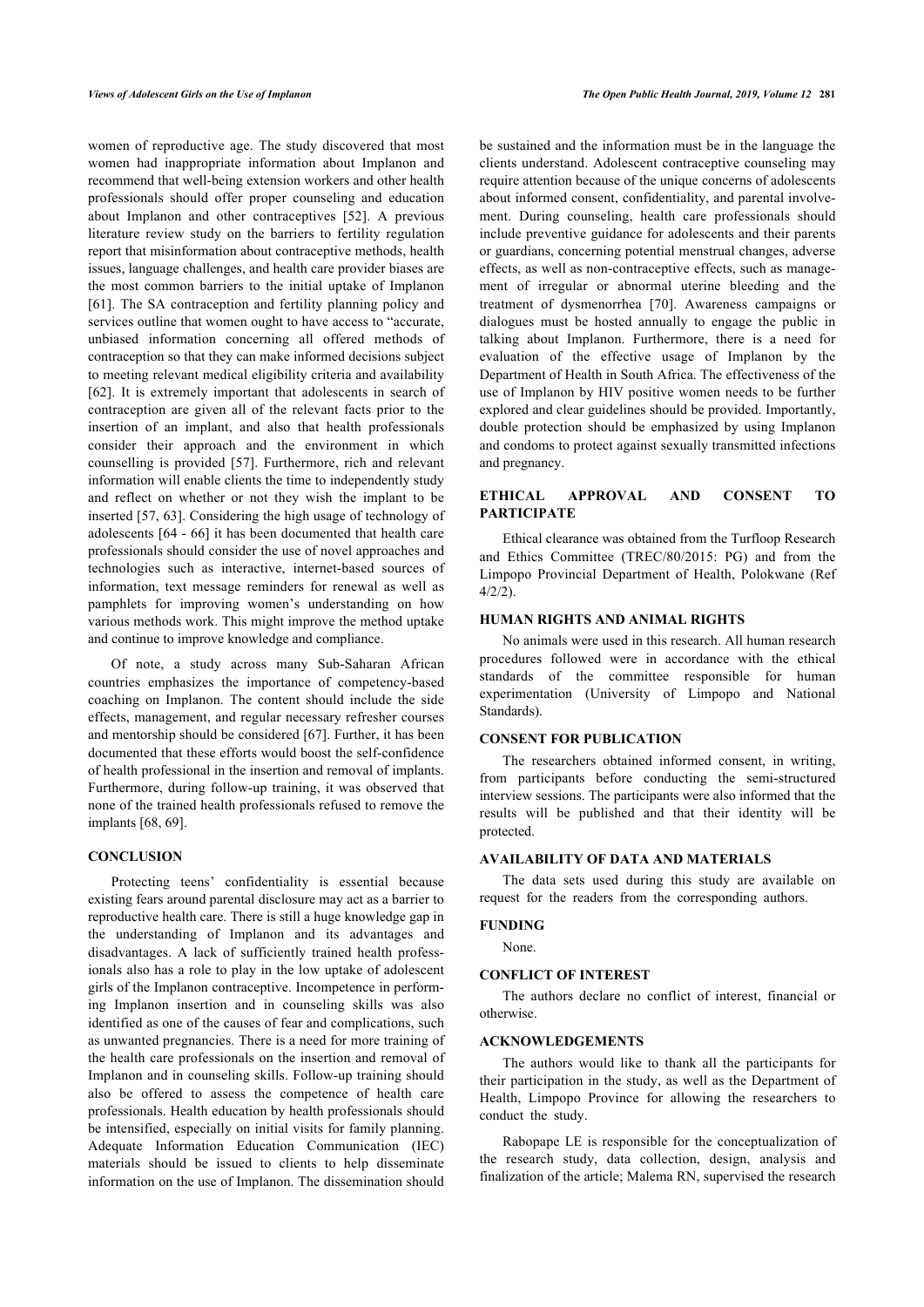project; Muthelo L drafted, conceptualized and wrote up the article and Mothiba TM, also supervisor of the research project, drafted and finalized the article.

#### <span id="page-6-16"></span><span id="page-6-15"></span><span id="page-6-0"></span>**REFERENCES**

- [1] Obijuru L, Bumpus S, Auinger P, Baldwin CD. Etonogestrel Implants in Adolescents: Experience, Satisfaction, and Continuation. J Adolesc Health 2016; 58(3): 284-9. [\[http://dx.doi.org/10.1016/j.jadohealth.2015.10.254](http://dx.doi.org/10.1016/j.jadohealth.2015.10.254)] [PMID: [269034](http://www.ncbi.nlm.nih.gov/pubmed/269034%2028) [28\]](http://www.ncbi.nlm.nih.gov/pubmed/269034%2028)
- <span id="page-6-18"></span><span id="page-6-17"></span><span id="page-6-1"></span>[2] Sedgh G, Finer LB, Bankole A, Eilers MA, Singh S. Adolescent pregnancy, birth, and abortion rates across countries: levels and recent trends. J Adolesc Health 2015; 56(2): 223-30. [\[http://dx.doi.org/10.1016/j.jadohealth.2014.09.007](http://dx.doi.org/10.1016/j.jadohealth.2014.09.007)] [PMID: [256203](http://www.ncbi.nlm.nih.gov/pubmed/256203%2006) [06\]](http://www.ncbi.nlm.nih.gov/pubmed/256203%2006)
- <span id="page-6-2"></span>[3] French RS, Cowan FM. Contraception for adolescents. Best Pract Res Clin Obstet Gynaecol 2009; 23(2): 233-47.
- <span id="page-6-19"></span>[\[http://dx.doi.org/10.1016/j.bpobgyn.2008.12.002](http://dx.doi.org/10.1016/j.bpobgyn.2008.12.002)] [PMID: [19171502\]](http://www.ncbi.nlm.nih.gov/pubmed/19171502) [4] Akintande OL, Pengpid S, Peltzer K. Awareness and use of and barriers to family planning services among female university students in Lesotho. S Afr J Obstet Gynaecol 2011; 17(3): 73-7.
- <span id="page-6-20"></span><span id="page-6-3"></span>[5] Amy O. Tsui, Raegan McDonald-Mosley, Anne E. Burke. Family planning and the burden of unintended pregnancies. Epidemiol Rev 2010; 32(1): 152-74.
- [\[http://dx.doi.org/10.1093/epirev/mxq012\]](http://dx.doi.org/10.1093/epirev/mxq012)
- <span id="page-6-21"></span><span id="page-6-4"></span>[6] Jacobstein R, Stanley H. Contraceptive implants: providing better choice to meet growing family planning demand. Glob Health Sci Pract 2013; 1(1): 11-7.
- <span id="page-6-22"></span><span id="page-6-5"></span>[\[http://dx.doi.org/10.9745/GHSP-D-12-00003\]](http://dx.doi.org/10.9745/GHSP-D-12-00003) [PMID: [25276512](http://www.ncbi.nlm.nih.gov/pubmed/25276512)] [7] Winner B, Peipert JF, Zhao Q, *et al.* Effectiveness of long-acting reversible contraception. N Engl J Med 2012; 366(21): 1998-2007. [\[http://dx.doi.org/10.1056/NEJMoa1110855\]](http://dx.doi.org/10.1056/NEJMoa1110855) [PMID: [22621627](http://www.ncbi.nlm.nih.gov/pubmed/22621627)]
- <span id="page-6-23"></span><span id="page-6-6"></span>[8] Trussell J. Contraceptive failure in the United States. HHS Public access 2011; 83(5): 397-404.
- <span id="page-6-24"></span><span id="page-6-7"></span>[\[http://dx.doi.org/10.1016/j.contraception.2011.01.021\]](http://dx.doi.org/10.1016/j.contraception.2011.01.021) [9] O'neil-Callahan M, Peipert JF, Zhao Q, Madden T, Secura G. Twentyfour-month continuation of reversible contraception. Obstet Gynecol 2013; 122(5): 1083-91. [\[http://dx.doi.org/10.1097/AOG.0b013e3182a91f45\]](http://dx.doi.org/10.1097/AOG.0b013e3182a91f45) [PMID: [241047](http://www.ncbi.nlm.nih.gov/pubmed/241047%2081)

 $811$ 

<span id="page-6-25"></span><span id="page-6-8"></span>[10] Rees H, Pillay Y, Mullick S, Chersich MF. Strengthening implant provision and acceptance in South Africa with the 'Any woman, any place, any time' approach: An essential step towards reducing unintended pregnancies. South African Medical Journal 2017; 107(11): 939-44.

[\[http://dx.doi.org/10.7196/SAMJ.2017.v107i11.12903\]](http://dx.doi.org/10.7196/SAMJ.2017.v107i11.12903)

- <span id="page-6-26"></span><span id="page-6-9"></span>[11] Kuiper H, Miller S, Martinez E, Loeb L, Darney P. Urban adolescent females' views on the implant and contraceptive decision-making: A double paradox. Fam Plann Perspect 1997; 29(4): 167-72. [\[http://dx.doi.org/10.2307/2953380\]](http://dx.doi.org/10.2307/2953380) [PMID: [9258648\]](http://www.ncbi.nlm.nih.gov/pubmed/9258648)
- <span id="page-6-28"></span><span id="page-6-27"></span><span id="page-6-10"></span>[12] United Nations, Department of Economic and Social Affairs, Population Division. Trends in Contraceptive Use Worldwide 2015. (ST/ESA/SER.A/349). From: [https://www.un.org/en/.../desa/](https://www.un.org/en/.../desa/population/.../trendsContraceptiveUse2015Report.pdf) [population/.../trendsContraceptiveUse2015Report.pdf](https://www.un.org/en/.../desa/population/.../trendsContraceptiveUse2015Report.pdf)
- [13] Moodley A, Mohamed O. Prevalence and predictors of Implanon uptake in Ugu (Ugu North Sub District) 2016/17. 2018. S Afr Fam Pract

[\[http://dx.doi.org/10.1080/20786190.2018.1548725](http://dx.doi.org/10.1080/20786190.2018.1548725)]

<span id="page-6-30"></span><span id="page-6-29"></span><span id="page-6-11"></span>[14] Kumar A, Kumar S, Sharma V, *et al.* Efficacy of Task Oriented Exercise Program Based on Ergonomics on Cobb's Angle and Pulmonary Function Improvement in Adolescent Idiopathic Scoliosis-A Randomized Control Trial. Journal of Clinical Diagnostic Research 2017; 11: YC01-4.

[\[http://dx.doi.org/10.7860/JCDR/2017/27497.10335\]](http://dx.doi.org/10.7860/JCDR/2017/27497.10335)

- <span id="page-6-31"></span><span id="page-6-12"></span>[15] Myeza. SA launches new contraception campaign 2014. Retrieved June 2015. From: [www.sabc.co.za/.../SA-launches-new-contraception](http://www.sabc.co.za/.../SA-launches-new-contraception-campaign-20142702)[campaign-20142702](http://www.sabc.co.za/.../SA-launches-new-contraception-campaign-20142702)
- <span id="page-6-32"></span><span id="page-6-13"></span>[16] McNicholas C, Maddipati R, Zhao O, Swor E, Peipert JF. Use of the etonogestrel implant and levonorgestrel intrauterine device beyond the U.S. Food and Drug Administration-approved duration. Obstet Gynecol 2015; 125(3): 599-604. [\[http://dx.doi.org/10.1097/AOG.0000000000000690\]](http://dx.doi.org/10.1097/AOG.0000000000000690) [PMID: [257302](http://www.ncbi.nlm.nih.gov/pubmed/257302%2021) [21\]](http://www.ncbi.nlm.nih.gov/pubmed/257302%2021)
- <span id="page-6-33"></span><span id="page-6-14"></span>[17] Ali M, Akin A, Bahamondes L, *et al.* Extended use up to 5 years of the etonogestrel-releasing subdermal contraceptive implant: comparison to

levonorgestrel-releasing subdermal implant. Hum Reprod 2016; 31(11): 2491-8.

[\[http://dx.doi.org/10.1093/humrep/dew222\]](http://dx.doi.org/10.1093/humrep/dew222) [PMID: [27671673\]](http://www.ncbi.nlm.nih.gov/pubmed/27671673)

- [18] Pillay D, Chersich M, Morroni C, *et al.* User perspectives on Implanon NXT in South Africa: A survey of 12 public-sector facilities. S Afr Med J 2017; 107(10): 815-21. [\[http://dx.doi.org/10.7196/SAMJ.2017.v107i10.12833](http://dx.doi.org/10.7196/SAMJ.2017.v107i10.12833)] [PMID: [29397](http://www.ncbi.nlm.nih.gov/pubmed/29397%20680) [680](http://www.ncbi.nlm.nih.gov/pubmed/29397%20680)]
- [19] South Africa 2017.[https://www.statssa.gov.za/publications/Report](https://www.statssa.gov.za/publications/Report%2003-00.../Report%2003-00-092016.pd) [%2003-00.../Report%2003-00-092016.pd](https://www.statssa.gov.za/publications/Report%2003-00.../Report%2003-00-092016.pd)
- [20] Adeagbo AO, Mullick S, Pillay D, *et al.* Uptake and early removals of Implanon nxt in South Africa: Perceptions and attitudes of healthcare workers. South African Medical Journal 2017; 107(10): 822-6. [\[http://dx.doi.org/10.7196/SAMJ.2017.v107i10.12821](http://dx.doi.org/10.7196/SAMJ.2017.v107i10.12821)]
- [21] Shabiby MM, Karanja JG, Oidawa F, *et al.* Factors influencing uptake of contraceptive implants in immediate postpartum period among HIV infected and uninfected women at two Kenyan District hospiatls. BMC Womens Health 2015; 15(62) [\[http://dx.doi.org/10.1186/s12905-015-0222-1\]](http://dx.doi.org/10.1186/s12905-015-0222-1)
- [22] Ramdhan RC, Simonds E, Wilson C, Loukas M, Oskouian RJ, Tubbs RS. Complications of subcutaneous contraception: A Review. Cureus 2018; 10(1)e2132 [\[http://dx.doi.org/10.7759/cureus.2132](http://dx.doi.org/10.7759/cureus.2132)] [PMID: [29610715](http://www.ncbi.nlm.nih.gov/pubmed/29610715)]
- [23] Thew M. Etonogestrol implant-To leave or stay: A case Series 2017.
- [24] Bhatia P, Nangia S, Aggarwal S, Tewari C. Implanon: subdermal single rod contraceptive implant. J Obstet Gynaecol India 2011; 61(4): 422-5.

[\[http://dx.doi.org/10.1007/s13224-011-0066-z](http://dx.doi.org/10.1007/s13224-011-0066-z)] [PMID: [22851825\]](http://www.ncbi.nlm.nih.gov/pubmed/22851825)

[25] Shoupe D. LARC methods: Entering a new age contraception and reproductive health 2016.

[\[http://dx.doi.org/10.1186/s40834-016-0011-8\]](http://dx.doi.org/10.1186/s40834-016-0011-8)

- [26] Hoggart L, Newton VL. Women's experiences of side-effects from contraceptive implants: a challenge to bodily control 2013. [\[http://dx.doi.org/10.1016/S0968-8080\(13\)41688-9\]](http://dx.doi.org/10.1016/S0968-8080(13)41688-9)
- [27] Lipetz C, Phillips C, Fleming C. Actual cost of providing long-acting reversible contraception: a study of Implanon cost. J Fam Plann Reprod Health Care 2009; 35(2): 75-9. [\[http://dx.doi.org/10.1783/147118909787931555](http://dx.doi.org/10.1783/147118909787931555)] [PMID: [19356275](http://www.ncbi.nlm.nih.gov/pubmed/19356275)]
- [28] Harrison-Woolrych M, Hill R. Unintended pregnancies with the etonogestrel implant (Implanon): A case series from postmarketing experience in Australia. Contraception 2005; 71(4): 306-8. [\[http://dx.doi.org/10.1016/j.contraception.2004.10.005\]](http://dx.doi.org/10.1016/j.contraception.2004.10.005) [PMID: [15792](http://www.ncbi.nlm.nih.gov/pubmed/15792%20651)  $6511$  $6511$
- [29] De Vos A, Strydom H, Fouché CB, Delport CSL. Research at grass roots for social science and human service profession. 2nd ed. Cape Town: Juta 2011.
- [30] Saunders B, Sim J, Kingstone T, *et al.* Saturation in qualitative research: exploring its conceptualization and operationalization. Qual Quant 2018; 52(4): 1893-907.
- [\[http://dx.doi.org/10.1007/s11135-017-0574-8\]](http://dx.doi.org/10.1007/s11135-017-0574-8) [PMID: [29937585](http://www.ncbi.nlm.nih.gov/pubmed/29937585)] [31] Babbie E. Moutton The practice of social research Cape Town. South Africa: Oxford University Press 2011.
- [32] Stoddard A, Mc Nichollas C, Peipert JF. Efficiency and Safety of Long-Acting Reversable Contraception 2011.
- [33] Hohmann H. Examining the efficacy, safety, and patient acceptability of the etonogestrel implantable contraceptive. Patient Prefer Adherence 2009; 3: 205-11. [\[http://dx.doi.org/10.2147/PPA.S4299\]](http://dx.doi.org/10.2147/PPA.S4299) [PMID: [19936163\]](http://www.ncbi.nlm.nih.gov/pubmed/19936163)
- [34] Blythe MJ, Diaz A. Contraception and adolescents. Pediatrics 2007; 120(5): 1135-48.
- [\[http://dx.doi.org/10.1542/peds.2007-2535](http://dx.doi.org/10.1542/peds.2007-2535)] [PMID: [17974753\]](http://www.ncbi.nlm.nih.gov/pubmed/17974753) [35] Patel M. Contraception: Everyone's responsibility. S Afr Med J 2014;
- 104(9): 644. [\[http://dx.doi.org/10.7196/SAMJ.8764](http://dx.doi.org/10.7196/SAMJ.8764)] [PMID: [26307790\]](http://www.ncbi.nlm.nih.gov/pubmed/26307790)
- [36] Eisenberg DL, Secura GM, Madden TE, Allsworth JE, Zhao Q, Peipert JF. Knowledge of contraceptive effectiveness. Am J Obstet Gynecol 2012; 206(6): 479.e1-9.
- [\[http://dx.doi.org/10.1016/j.ajog.2012.04.012\]](http://dx.doi.org/10.1016/j.ajog.2012.04.012) [PMID: [22521458\]](http://www.ncbi.nlm.nih.gov/pubmed/22521458) [37] White K, Hopkins K, Potter JE, Grossman D. Knowledge and attitudes
- about long-acting reversible contraception among Latina women who desire sterilization. Womens Health Issues 2013; 23(4): e257-63. [\[http://dx.doi.org/10.1016/j.whi.2013.05.001](http://dx.doi.org/10.1016/j.whi.2013.05.001)] [PMID: [23816156](http://www.ncbi.nlm.nih.gov/pubmed/23816156)]
- [38] Nhlanhla ML. Exploring women's experiences and perceptions on the use of Implanon as a contraceptive method in a selected Primary health care facility in Kwazulu-Natal 2017. [https://researchspace.](https://researchspace.ukzn.ac.za/xmlui/.../Mgobhozi_Lucky_Nhlanhla_2017.pdf) [ukzn.ac.za/xmlui/.../Mgobhozi\\_Lucky\\_Nhlanhla\\_2017.pdf](https://researchspace.ukzn.ac.za/xmlui/.../Mgobhozi_Lucky_Nhlanhla_2017.pdf)
- [39] Cheung E, Free C. Factors influencing young women's decision